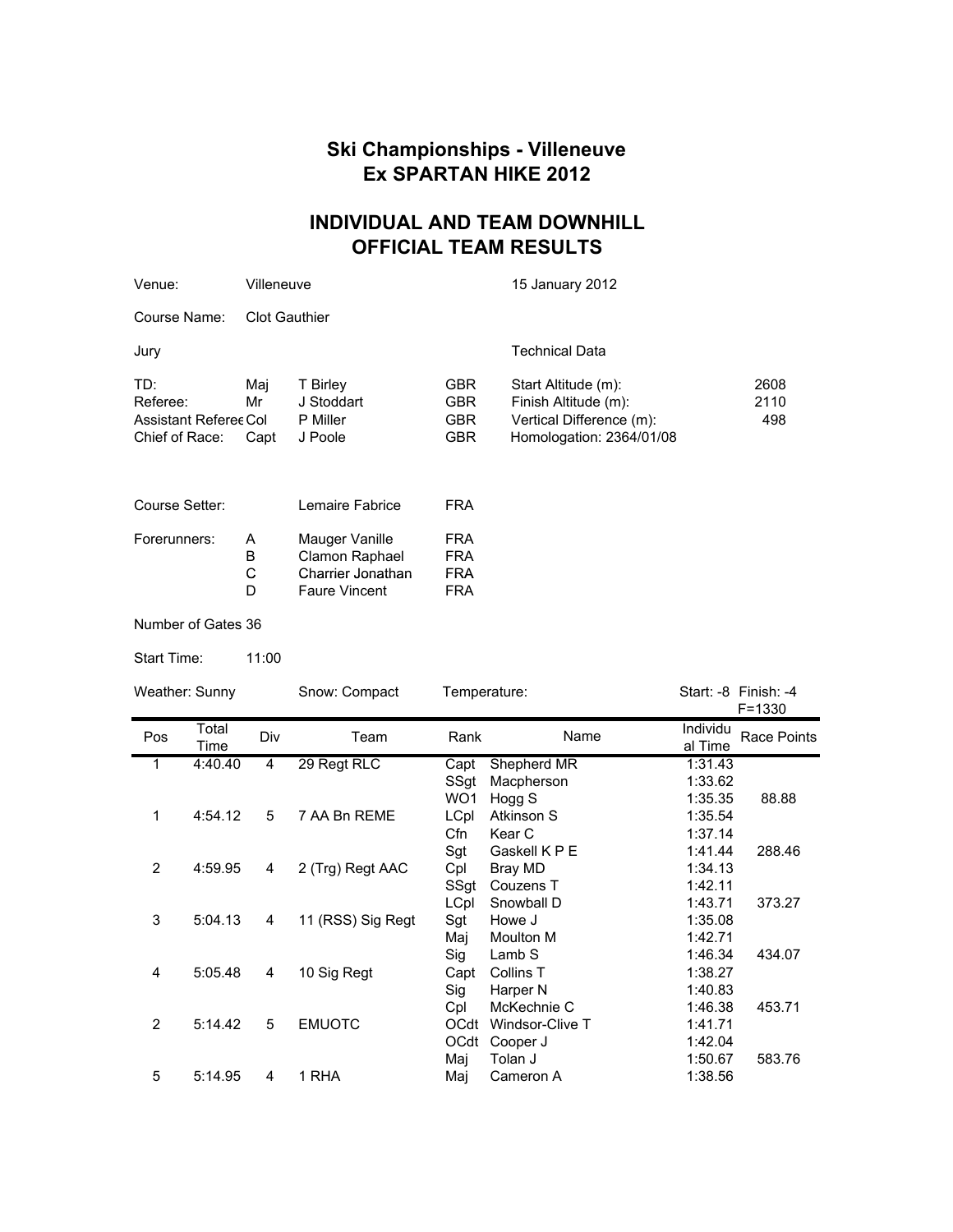|                |                 |                |                       | Lt              | Stamp JLS                           | 1:44.51 |         |
|----------------|-----------------|----------------|-----------------------|-----------------|-------------------------------------|---------|---------|
|                |                 |                |                       | <b>Bdr</b>      | Froggett C                          | 1:51.88 | 591.47  |
| 6              | 5:16.30         | 4              | <b>OUOTC</b>          |                 | OCdt Gray J                         | 1:40.28 |         |
|                |                 |                |                       |                 | OCdt Offer G                        | 1:44.36 |         |
|                |                 |                |                       |                 | Capt Hodgskin E                     | 1:51.66 | 611.10  |
| 7              | 5:16.47         | 4              | 27 Regt RLC           | Cpl             | Roberts M J                         | 1:36.15 |         |
|                |                 |                |                       | LCpl            | Jackson S                           | 1:43.78 |         |
|                |                 |                |                       | Pte             | Leadbetter A G R                    | 1:56.54 | 613.58  |
| 1              | 5:17.15         | LON            | 1IG                   | Capt            | Kennard A                           | 1:44.77 |         |
|                |                 |                |                       | Dmr             | Donaghey A                          | 1:45.32 |         |
|                |                 |                |                       | Lt              | Jenkins W                           | 1:47.06 | 623.47  |
| 3              | 5:18.72         | 5              | <b>RSI</b>            | Sgt             | Dransfield P                        | 1:40.29 |         |
|                |                 |                |                       |                 | WO2 Smith D                         | 1:43.41 |         |
|                |                 |                |                       |                 | Capt Dawson J                       | 1:55.02 | 646.31  |
| 8              | 5:19.80         | 4              | 32 Regt RA            | LCpl            | Lake A                              | 1:44.99 |         |
|                |                 |                |                       | Cfn             | Olds D                              | 1:45.61 |         |
|                |                 |                |                       | <b>Bdr</b>      | Bannon B                            | 1:49.20 | 662.02  |
| 9              | 5:20.21         | 4              | <b>EUOTC</b>          |                 | OCdt Houstoun M P                   | 1:36.00 |         |
|                |                 |                |                       |                 | OCdt Vandermolen A M                | 1:45.39 |         |
|                |                 |                |                       | 2 <sub>Lt</sub> | Burbeck L R L                       | 1:58.82 | 667.98  |
| 4              | 5:22.68         | 5              | 101 Engr Regt (EOD)   | Lt              | McCracken N                         | 1:40.72 |         |
|                |                 |                |                       | Spr             | Cooper C                            | 1:43.29 |         |
|                |                 |                |                       | Lt              | Wyatt J                             | 1:58.67 | 703.91  |
| 10             | 5:23.83         | 4              | <b>SUOTC</b>          |                 | OCdt Freemantle S                   | 1:41.77 |         |
|                |                 |                |                       |                 | OCdt Mills T                        | 1:46.97 |         |
|                |                 |                |                       |                 | OCdt Fawcett J                      | 1:55.09 | 720.64  |
| $\overline{2}$ | 5:32.74 LON     |                | HAC                   | <b>LCpl</b>     | Martin C                            | 1:50.24 |         |
|                |                 |                |                       | LCpl            | Stevenson E                         | 1:51.05 |         |
|                |                 |                |                       | 2 <sub>Li</sub> | Smiddy F                            | 1:51.45 | 850.25  |
| 5              | 5:44.38         | 5              | <b>CUOTC</b>          |                 | OCdt Lawfield T                     | 1:42.88 |         |
|                |                 |                |                       |                 | OCdt Wheatman C                     | 1:59.34 |         |
|                |                 |                |                       |                 | OCdt Jamilly M G                    | 2:02.16 | 1019.57 |
| 6              | 5:46.52         | 5              | 3 Regt AAC            | LCpl            | Wells S                             | 1:50.51 |         |
|                |                 |                |                       | ATpr            | Jelliman N                          | 1:54.88 |         |
|                |                 |                |                       | LCpl            | Corbin L                            | 2:01.13 | 1050.70 |
| 7              | 5:47.10         | 5              | 30 Sig Regt           | Sig             | Rouget AJ                           | 1:49.70 |         |
|                |                 |                |                       | Sig             | Abel K                              | 1:54.44 |         |
|                |                 |                |                       | Capt            | Barker A R                          | 2:02.96 | 1059.14 |
| 11             | 5:54.07         | 4              | 2 RTR                 | LCpl            | Marsh J                             | 1:48.99 |         |
|                |                 |                |                       | Tpr             | Whitehead R                         | 1:59.44 |         |
|                |                 |                |                       | Tpr             | Gates A                             | 2:05.64 | 1160.53 |
| 12             | 5:55.86         | 4              | <b>14 RA</b>          | Capt            | Wheeler A                           | 1:52.79 |         |
|                |                 |                |                       | Gnr             | Astley H T                          | 1:53.41 |         |
|                |                 |                |                       | Gnr             | Puno <sub>C</sub>                   | 2:09.66 | 1186.57 |
|                | 6:11.08         | $\overline{2}$ | 7 SCOTS               | Capt            | Baxter B                            | 1:46.11 |         |
|                |                 |                |                       | Pte             | Higgins D                           | 2:11.69 |         |
|                |                 |                |                       | Sgt             | Conn <sub>P</sub>                   | 2:13.28 | 1407.97 |
| 3              | 6:11.14 LON HCR |                |                       | LCpl            | Marsden P                           | 1:43.94 |         |
|                |                 |                |                       | Tpr             | Romankiw J                          | 1:44.55 |         |
|                |                 |                |                       | LCpl            |                                     | 2:42.65 | 1408.84 |
|                |                 |                |                       |                 | Perry A                             |         |         |
| 13             | 6:35.50         | 4              | <b>Exeter Gunners</b> | Bdr             | Davies A                            | 2:01.28 |         |
|                |                 |                |                       | Lt              | Willson D                           | 2:15.05 |         |
| 8              | 7:00.42         |                |                       |                 | OCdt Waldergrave H A<br>Holland D A | 2:19.17 | 1763.20 |
|                |                 | 5              | 4 Regt AAC            | ATpr            |                                     | 2:03.21 |         |
|                |                 |                |                       | ATpr            | Brace G E                           | 2:08.22 |         |
|                |                 |                |                       | ATpr            | Bacon S J                           | 2:48.99 | 2125.70 |